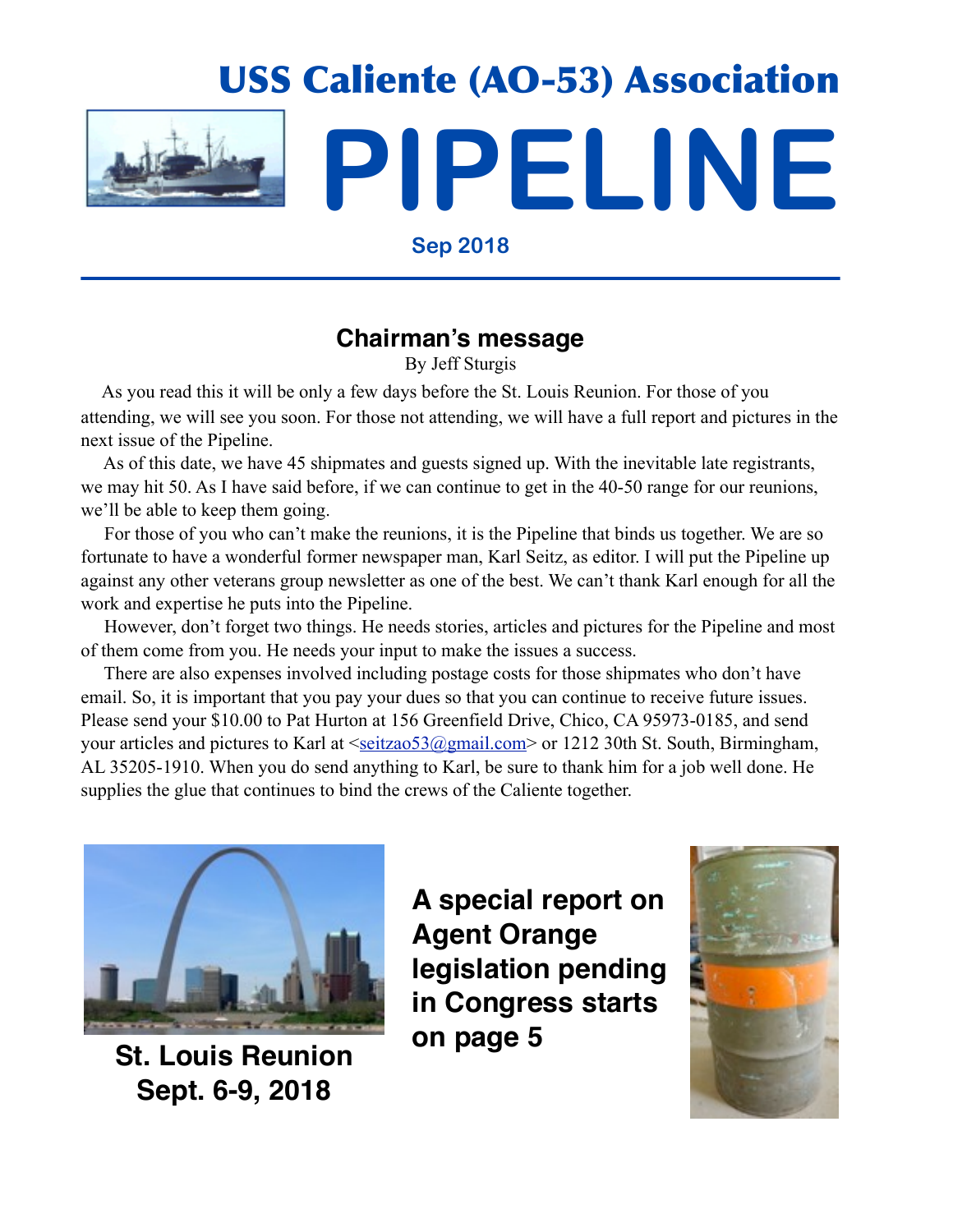## **Bob Howard saved the Association**

By Pat Hurton Past President

 As you will read in the obituaries in this issue of the Pipeline, Bob Howard recently passed away. I have known Bob for more than 20 years through our membership in the USS Caliente Association.

 In the late 1990s the Association membership was dwindling, attendance at our reunions was dropping and the Pipeline needed new breath. It seemed no one wanted to lead the Association. At the 2002 Las Vegas reunion, when Ron Hengl was ready to pass the baton, Bob stepped up to be the president. He jumped in with both feet, revived the Pipeline, and set up a Cal website.

 Bob had never put together a newsletter and had no idea how to set up a website but believed the Association needed both the Pipeline and a website to grow its membership. Bob, almost single-handedly, organized and ran our reunions from the 2003 San Francisco reunion through the 2008 one in San Antonio as well as publishing the quarterly Pipeline. A team of people headed by Norm Street, Bob's vice-president, more than doubled the membership during Bob's presidency. Norm also took over the website and further improved it.

 Always at Bob's side was his wonderful wife Sherris. Sherris always had favors on the tables at our banquets and ensured that each banquet was a tremendous success. I'll never forget the first of Bob's reunions held in San Francisco, where each table had a model Golden Gate Bridge that was surrounded by flowers. Sherris set a standard that she never failed to uphold at every reunion including Bob's last as president in San Antonio.

 Due to health issues Bob was unable to attend several of the more recent Association reunions. When I told him that our 2017 reunion would be in Portland, Bob immediately started to make plans for him and Sherris to attend. Unfortunately, his doctor had put further restrictions on his travel and they couldn't make it to Portland.

 Bob stepped in at a time of need for the Association and served as president performing to the extremely high standard he set for himself. Without Bob stepping forward, the Association membership might have diminished even further and reunions might have gone away altogether. Now we stand in great shape as an Association thanks a great deal to Bob and his efforts.

 It was my pleasure to work with Bob during his tenure as president and to have known him and Sherris for more than 20 years. I will forever be grateful for his efforts.

## **Source of caps and t-shirts is gone**

 Unfortunately, the source for the Caliente caps and t-shirts that Herb Dorsey announced in the March Pipeline has gone out of business. Herb regrets that he cannot take any more orders.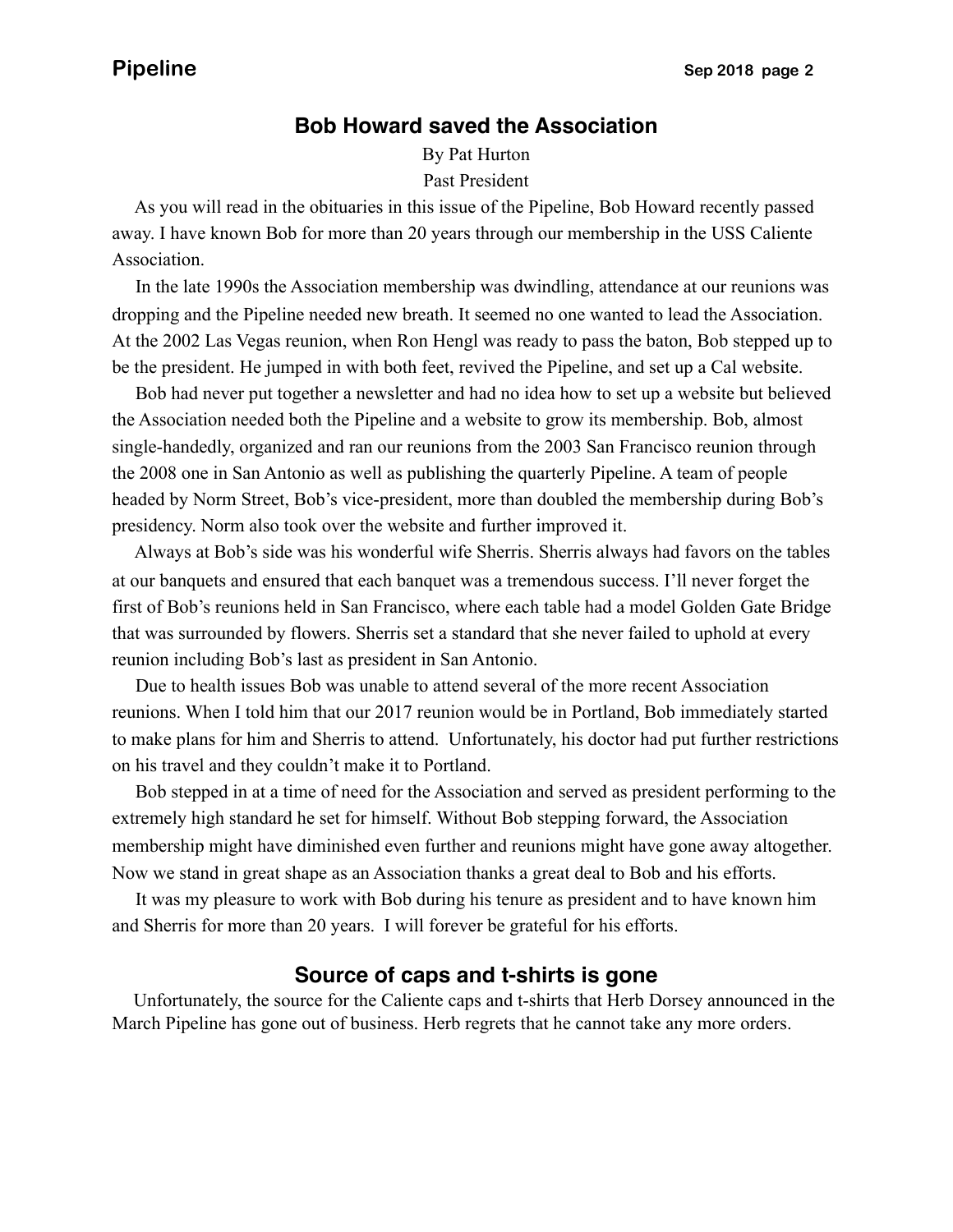# **Taps**

 U.S. Navy veteran and nurse. She met and married James in 1956. Minnie "Ellen" Bennett Arbogast, widow of LCDR James B. Arbogast, died 20 May 2018 in Phoenix, AZ, at age 87. Her husband served on the Caliente from 1965 to 1968 as a LT. Ellen was born and raised in the Landmark community near Little Rock, AR. She was a They eventually made their home in Little Rock in 1965 until they retired to Phoenix in 1996. She is survived by son Robin (Teresa) Arbogast, daughter Zola "Sissy" Arbogast, grandson Sean (Amanda) Arbogast, five brothers, two sisters and numerous nieces, nephews and lifelong friends.



 Robert C. Howard III died 7 July 2018 at the VA Hospital in Martinez, CA. Bob served on the Cal from 1968 to 1971 as a MMC. Born 12 Oct. 1936 in Portland, OR, he graduated from high school in Seattle, WA, before joining the Navy in 1954. In 21 years of service, Bob served on surface ships and submarines. He was part of the team that commissioned the USS Lafayette nuclear submarine in 1964. He later ran the Navy's submarine repair facility in Yokosuka, Japan. During his last years of naval service, Bob was among the first sailors trained as alcoholic



USS Caliente Association Chairman: Jeff Sturgis Executive Committee: Mike Copeland, Dave Ludemann, Greg Perett ,Tom Rawlinson and Steve Selzer Treasurer: Pat Hurton Pipeline Editor: Karl Seitz



 The Pipeline is the official quarterly newsletter of the USS Caliente Association. It is a place to share your memories and pictures. Please send them via e-mail to seitzao53@gmail.com or by regular mail to Karl Seitz, 1212 30th St. South, Birmingham, AL 35205-1910.

 Association dues are \$10 per year due Jan. 1, payable by Jan. 15. Checks should be made out to The USS Caliente Association and mailed to treasurer Pat Hurton, 156 Greenfield Drive, Chico, CA 95973-0185.

 Chairman Jeff Sturgis can be reached via email at jeffreysturgis54@gmail.com or by mail at 84 Old Woodman Hill Rd, Minot, ME 04258

Masthead picture of USS Caliente (AO-53) used with permission of Dan Davis.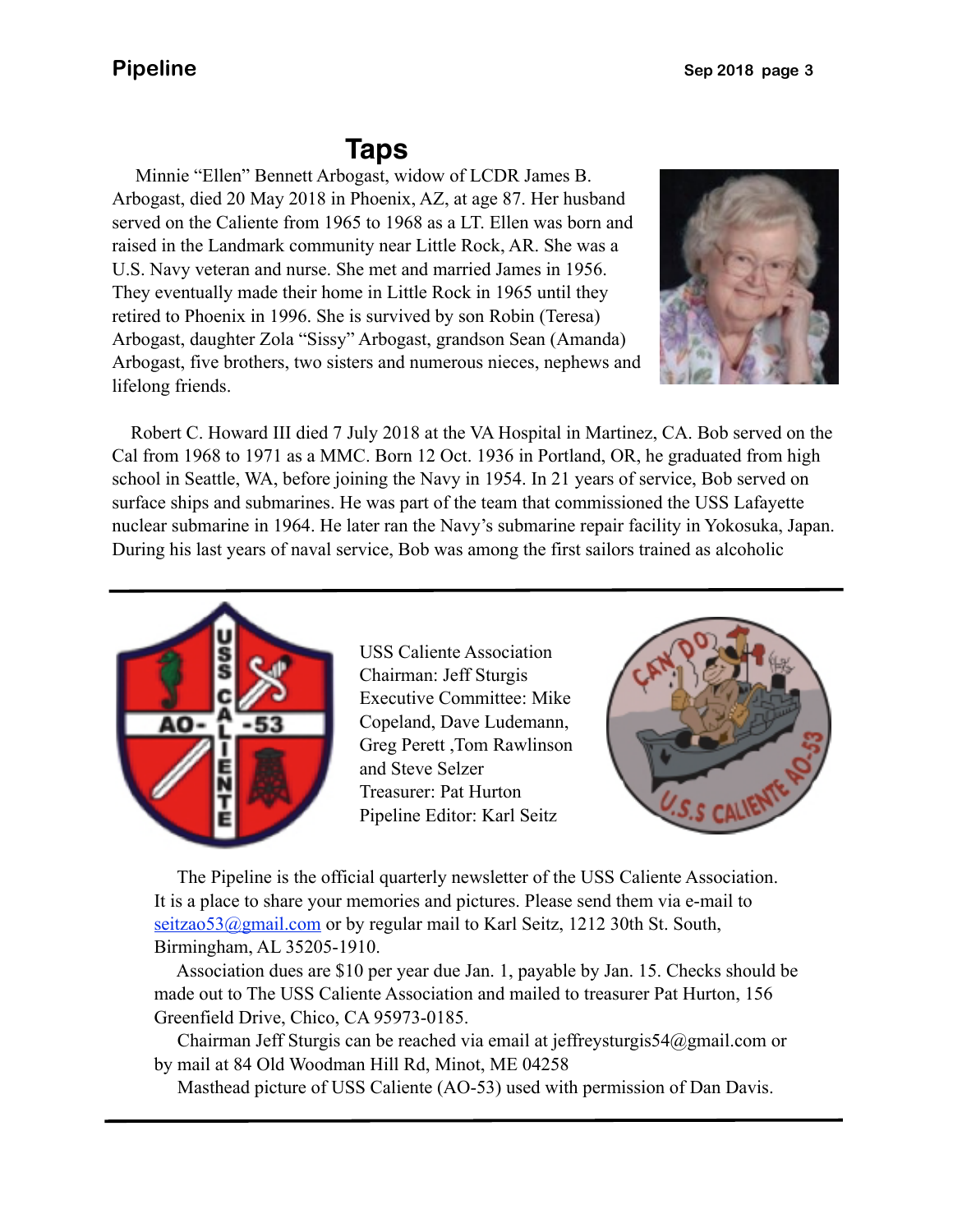treatment counselors and set up the Oak Knoll Alcohol Rehab Center in Oakland, CA. His biggest accomplishments were to serve his country for 21 years and remain sober for exactly 481/2 years. After retiring from the Navy, Bob worked at Mare Island Shipyard for seven years with Bechtel and Fluor



Daniels starting up power plants, copper smelters and mines. When Desert Storm need crews for ships carrying military equipment from Germany to the Far East he joined and made three trips. He worked one summer as chief engineer on research vessels in the South Pacific and another summer as chief engineer on a factory fishing ship in the Gulf of Alaska. Bob was active in reunions for both Lafayette and Caliente veterans and served several years as president of the USS Caliente Association. Bob was predeceased by his parents, Robert C. Howard II and Dorothy Howard, brother John Kindberg and son Dean Howard. He is survived by wife Sherris Howard of Walnut Creek, OR; sons Robert Howard of Salem, OR, and Randy Howard of Wichita, KS; grandchildren and great grandchildren and sister Rosie Morthole of Palmer, NE.

Richard George Ivansek died 9 July 2018 at age 90 at home in Phoenix, AZ. Rich served on the Cal from 1945 to 1946 as a SN1/C. He was born 5 Aug. 1927 to the late Thomas and Victoria (Kozlowski) Ivansek in Joliet, IL. Rich married Betty Jean Luksic in Joliet. She predeceased him in 1996. Rich was a property manager for WestCor. He enjoyed building antique airplanes, general construction and spending time with family and friends. Rich is survived by children Rick (Alison) Ivansek II and lValerie (Sheldon) Scrivner; grandson Marcel Scrivner and many other family members and friends. He was predeceased by siblings Bud and Dow.



 James Arthur La Dieu Jr. died 24 March, 2018 at age 94 in Clearlake, CA. Jim served on the Cal from 1968 to 1969 as ENC. He was born 31 August 1923 in Berkeley, CA. Jim married



A reminder if you are on Facebook, the association has a Facebook group for former crew members of the USS Caliente (AO-53) and their families.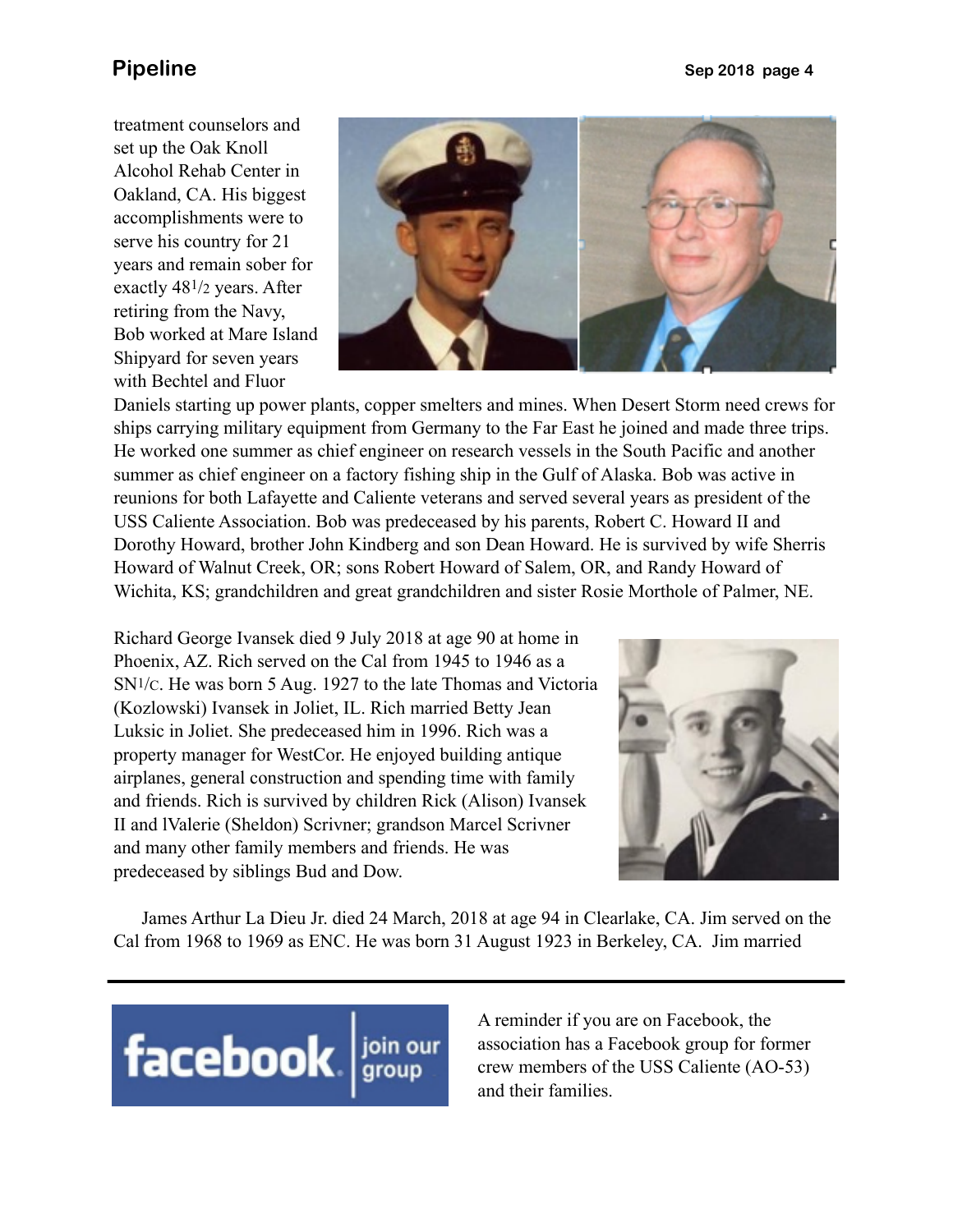Lewellyn Walston in 1946. He first enlistted in the Navy for World War 2. After the war, he worked for various companies in the trucking and auto industry and for his father at the Advocate Press in Oakland. He enlisted again for the Korean War. After that war he worked for Owens-Illinois Glass Co. and a few printing companies before returning to the Navy to stay. Jim served two tours in Vietnam. After retiring from the Navy,



he was head of maintenance at two Sears locations and for the Lake County Office of Education. He was a man of many interests. Jim is survived by his wife, children Nancy La Dieu, Dustin La Dieu and Carol La Dieu Clopton; five grandchildren and seven great grandchildren.

Ramon Lloyd McLuen, 85, died 15 Dec 2017 at the Perry Lutheran Home in Perry, Iowa. Ramon served on the Cal from 1953 to 1954 as a BM3. He joined the Navy after graduating from high school in 1949. Returning to Perry after his Navy service, Ramon met his future wife, Millie Hines, at Le Gourmet Restaurant where she was a waitress. They married 14 Dec 1957 in Pipestone, MN and made their home in Perry. Ramon initially owned a gravel truck and was once the co-owner of the Berkeley Tavern in Berkeley, Iowa, and McLuen Whiteway Service Station in Perry. He spent many of his working years as a millwright for the Thornton Co. in Kansas City and retired as a supervisor for Neumann Brothers Construction in 1987. He was a member of Carpenter's Union Local 106 in Des Moines. Ramon was a prolific collector. He was predeceased by his parents, wife, two sons Pat McLuen and Craig Gimpel; sister-in-law



Judy (Payton) McLuen and brother-in-law Bob Spencer. Ramon is survived by sister Charlotte Spencer; brother Don McLuen; sons Roy (Kathy) McLuen and Duane (Alyssa) Davis; daughters Peggy (Ed) Coleman and Sally McLuen-Feldhacker; daughter-in-law Dora Gimpel 18 grandchildren and many great grandchildren and other relatives.

# **Blue Water Agent Orange bill has moved to Senate**

By Karl Seitz Pipeline Editor

 Since the last Pipeline, the Blue Water Navy Vietnam Veterans Act of 2018 zipped through the U.S. House of Representatives without a dissenting vote only to hit what may yet prove to be a minor delay in the Senate Veterans Affair Committee. There are indications that a majority of the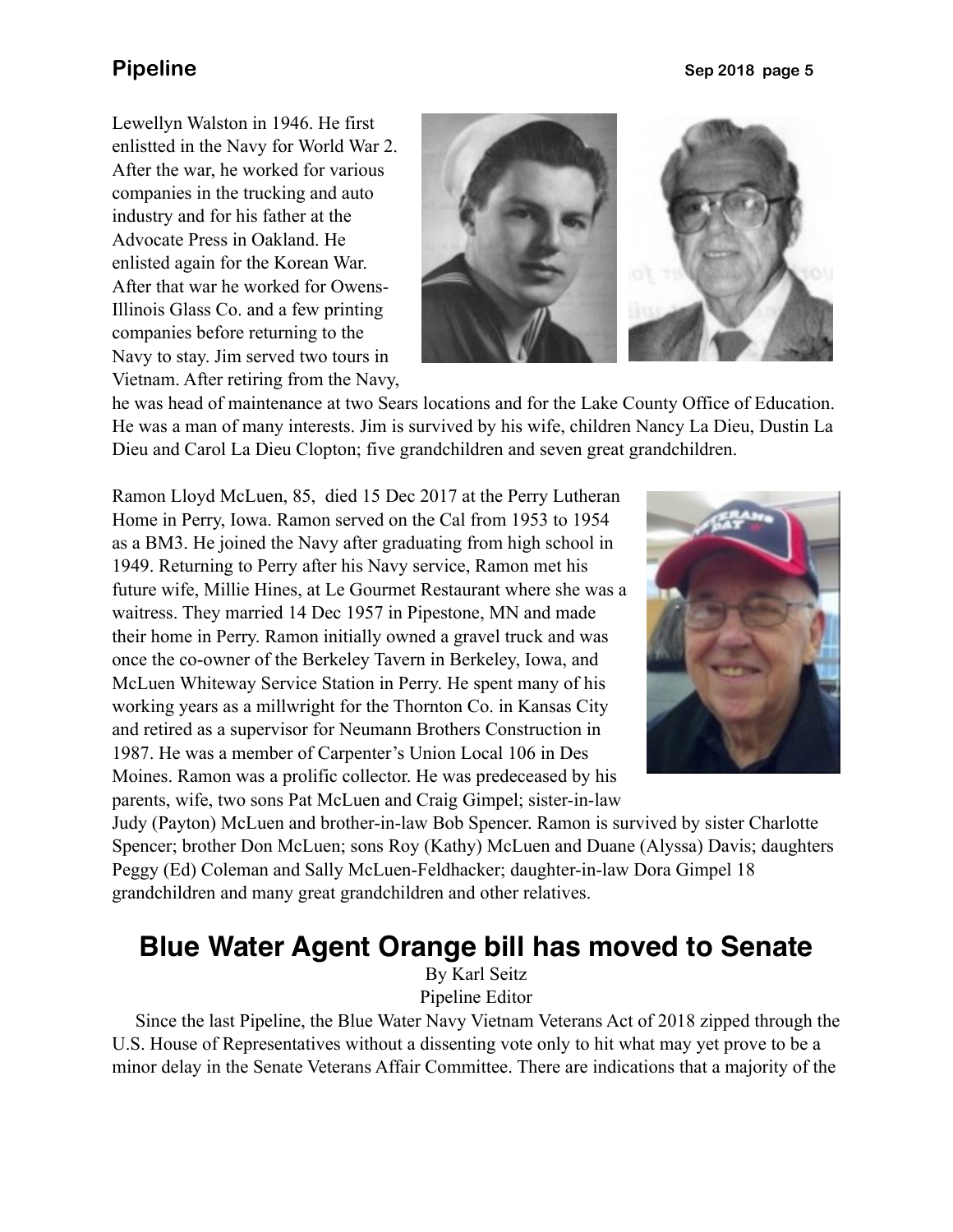committee supports the legislation, but until they actually vote we can't be sure. The same can be said for the Senate as a whole.

 The bill does have opposition from bureaucrats in the Department of Veterans Affairs, including Under Secretary for Benefits Paul Lawrence, who testified against it before the Senate committee using faulty interpretations of the existing science about dioxins in and around Vietnam. His testimony was a reversal of the position of former VA Secretary David Shulkin, who had supported the bill earlier this year before his departure. Coming only two days after the new VA secretary, Robert Wilkie, took office, it is not clear if the testimony reflects Wilkie's views.

 The testimony has apparently had some impact on senators who are not deeply immersed in the topic and is part of the reason the committee has not yet acted. Spearheaded by John Wells, executive director of Military-Veterans Advocacy, Inc. and chief lobbyist for the Blue Water Navy Association, an effort is being to educate such senators and also bring political pressure to bear. However, committee action is unlikely before Labor Day and may be as late as October.

 The opposition to extending Agent Orange benefits to veterans who served in the Blue Water Navy off the coast of Vietnam has had the upper hand for the past 16 years, but my political instincts tell me that a majority in Congress is ready to overrule the VA if it gets the chance.

With that in mind, let's look at a couple provisions of the House bill, which are almost certain to be part of any final law. Then I'll provide some tips for applying for benefits.

 The legislation would take effective 1 Jan. 2019. However, it also has some retroactive provisions. If somebody applied for benefits between 25 Sep1985 and 1 Jan 2019 and was turned down because he was not in Vietnam but reapplies after 1 Jan 2019 and is awarded compensation for the same claim, the compensation is effective from the date of the first claim.

 The legislation defines the area offshore of the former South Vietnam in which it is presumed that U.S. sailors were exposed to toxic herbicides between 9 Mar 1962 and 7 May 1975. If you were on a ship that sailed through this zone and you have acquired one of the conditions presumed caused by the Agent Orange group of chemicals, you are entitled to benefits.

 The zone is divided into two parts by a baseline that matches the boundary Vietnam claims for its territorial waters. The second part of the zone reaches 12 nautical miles seaward from that baseline. The baseline is further from the mainland coast to the southeast because of islands that are part of Vietnam.

 There are provisions for servicemen who served in Thailand and Korea, but we're concentrating on Blue Water sailors, which includes Caliente crew members.

 Remember, this bill amends the original 1991 law, which remains in effect as originally written unless changed by the new legislation. The diseases and conditions already presumed to be caused by exposure to Agent Orange are the same, as is the proof that will be required.

 What is different is the expansion of the territory in which exposure to Agent Orange and related herbicides is presumed. Eventually, the VA may compile the names of ships and the dates they were in the exposure zone. And even before then, the VA will create rules for applications. But initially and for an unknown number of years, applicants will probably have to do the work to prove they were in the zone. Advice for obtaining that proof follows in separate articles.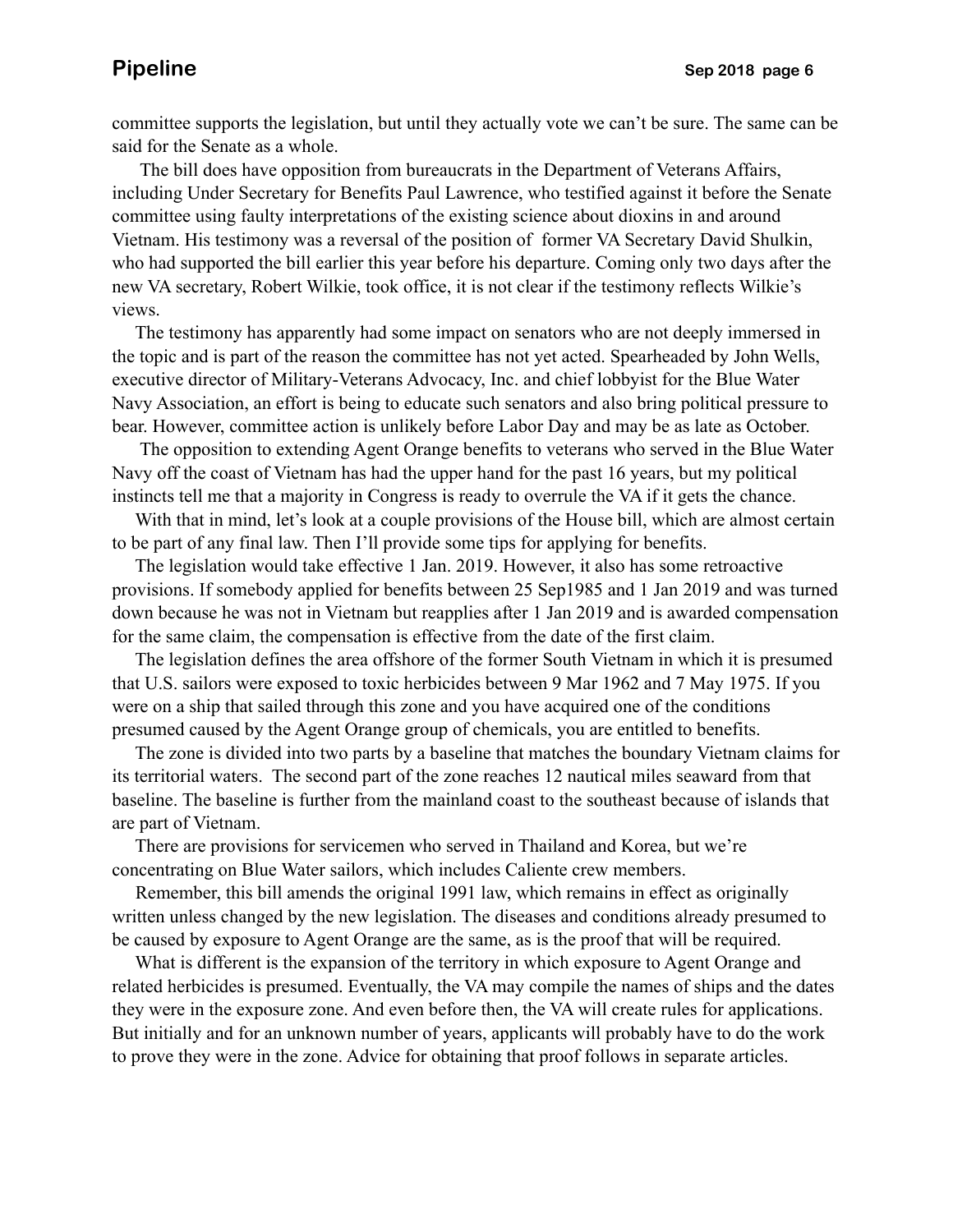

Computer screen shot of Google Earth file created by James Pobog to show the zone of presumed exposure to Agent Orange. It is posted to the Facebook group Blue Water Navy Association. The group's postings can be viewed by any Facebook member and files downloaded. Search the group for "hr299 zone defined best 7-7-18.kmz". You will need Google Earth to see and use the file. You can zoom in to see more details. The zone does not include seas off the former North Vietnam because there is no evidence Agent Orange was sprayed that far north.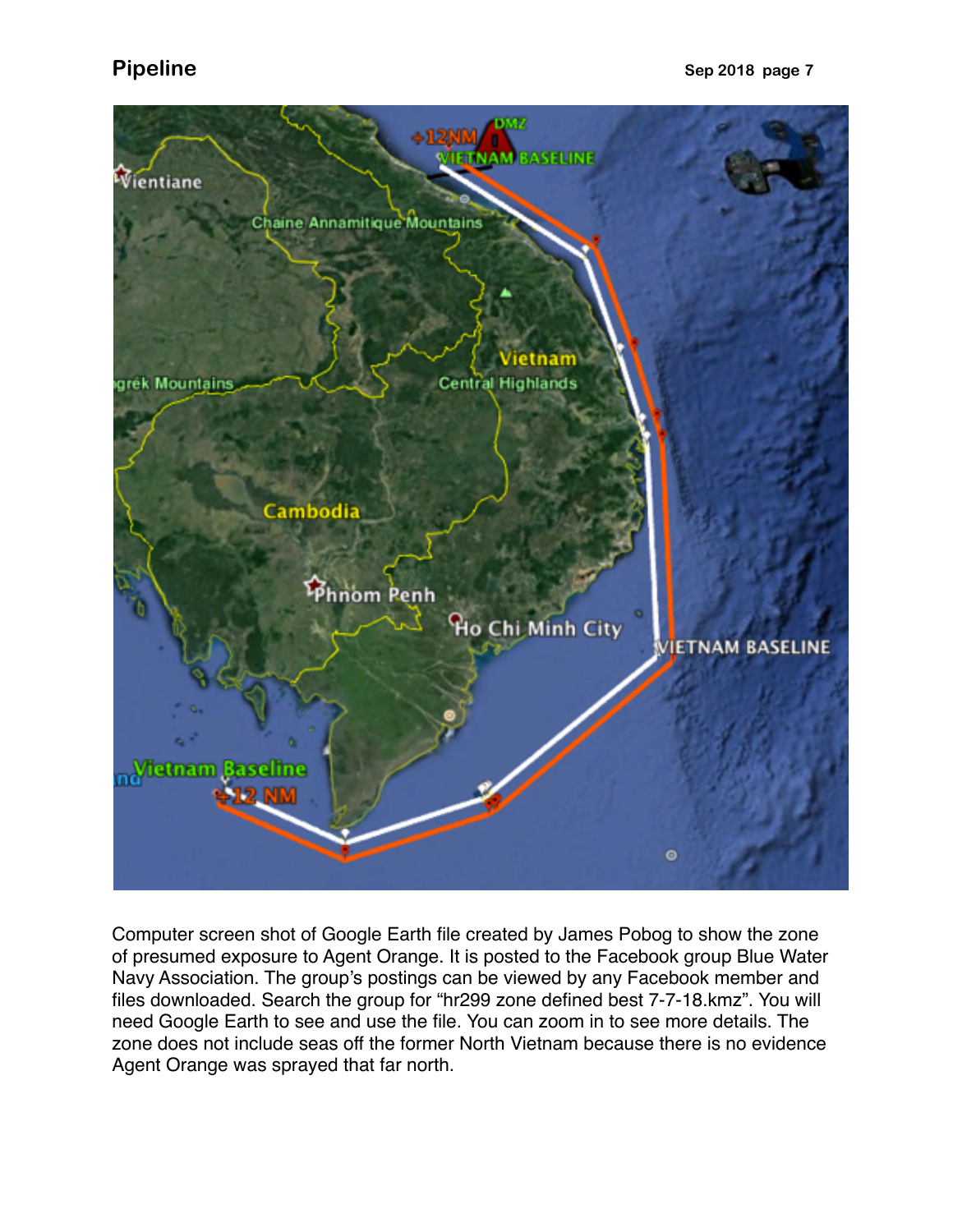## **Dates that may qualify for Agent Orange benefits**

 The following dates are when the Cal qualified for either the Armed Forces Expeditionary Medal or the Vietnam Service Medal during the period for which exposure to Agent Orange is presumed in the zone defined by the bill before Congress. However, eligibility for either medal does not mean you were in the zone for presumed Agent Orange exposure. That eligibility is determined by the Caliente's position on the dates on which you were aboard.

 For example, I have the Caliente Deck logs for the 19 days in 1962. Of the 19 dates, 14 are clearly outside the zone when I plot them on Google Earth. Two days may or may not be in the zone. I have not done the dead reckoning needed to make that determination. Only three days' logs clearly place the Cal in the presumption zone. But one date in the zone is all you need.

 Note: the VA has all ready declared crew members of the Caliente eligible for Agent Orange benefits if they were aboard when the Cal docked for in-port replenishment at An Thoi and Vung Tau during June 1970.

 1962: 16 Mar, 20 Mar-23 Mar, 14 Apr-17 Apr, 27 Apr-30 Apr, 8 May-12 May, 18 May (The editor has determined that the Cal was in the Agent Orange presumption zone on 24 March, 9 May and 10 May. These logs have been posted to the public Facebook page Navy Deck Ship Logs, which is administered by the Blue Water Navy Association, from which they may be downloaded. Note the explanations of the entries that show the Cal was in the zone.)

1964: 22 Nov-24 Nov

 1965: 4 Jul-11 Jul, 17 Jul-1 Aug, 8 Aug-19 Aug, 25 Aug-3 Sep, 12 Sep-23 Sep, 1 Oct-19 Oct, 1 Nov-10 Nov, 23 Nov-29 Nov, 11 Dec-21 Dec

1968: 1 Mar-10 Mar, 23 Apr-1 May; 10 May-12 May, 19 May-6 Jun, 2 Jul

 1969: 7 Mar-16 Mar; 22 Mar-30 Mar; 3 Apr-11 Apr; 17 Apr-24 Apr; 3 May-11 May; 15 May-23 May; 2 Jun-11 Jun; 30 Jun-9 Jul

 1970: 3 Jun-12 Jun; 18 Jun-26 Jun; 1 Jul-8 Jul; 27 Jul-3 Aug; 11 Aug-20 Aug; 27 Aug-30 Aug; 5 Sep-14 Sep; 29 Sep-3 Oct

1972: 1 Jul-3 Jul; 13 Jul-22 Jul

1973: 18 Feb-23 Feb; 2 Mar-10 Mar

# Determining whether you were in the presumption zone

 When your service record says you earned either the Armed Forces Expeditionary Medal or the Vietnam Service Medal for service between 9 Mar 1962 and 7 May 1975 on the Caliente that does not mean you are presumed to have been exposed to Agent Orange. You must also prove the Caliente was in the zone defined by Congress while you were on board.

 That is going to require a search of the Caliente's deck logs. Unfortunately, the National Archives has not yet digitized those logs so you cannot download them for free. You will have to order them, which will cost money in most cases. The cost is 80 cents per page with a minimum fee of \$20. It is also possible to obtain up to 20 complimentary copies if your request is limited enough.

 When I ordered the logs for 19 dates, most of the logs were one page with a few being two pages. However, in many cases you will also need to request the weather slips for each date to see the Cal's position at three times per day. Apparently there was a change in log formats during the period in question.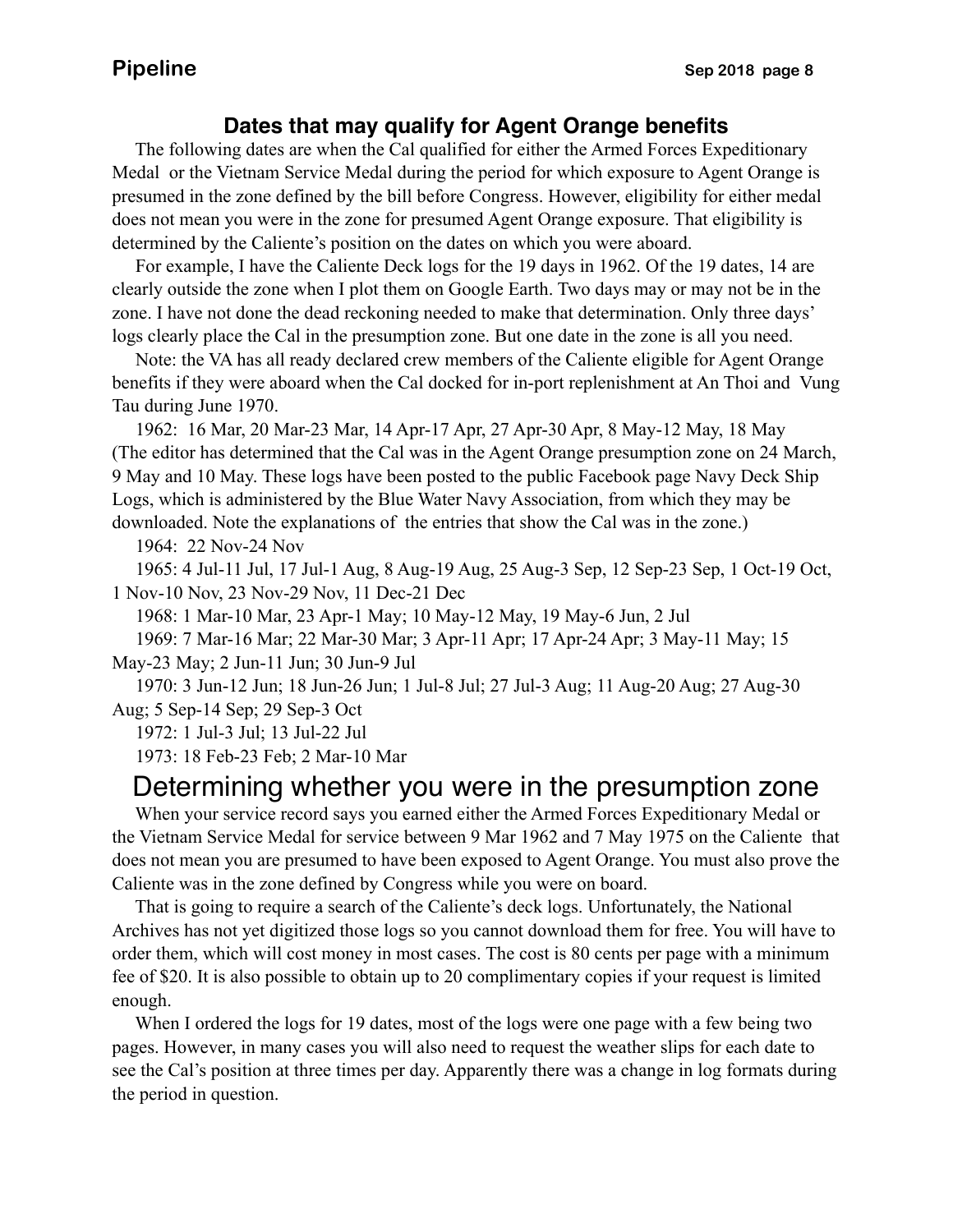Inquiries can be sent by e-mail to <u>archives2reference@nara.gov</u>. They should include the information that you are looking for the Caliente's postion on the dates in question. It might be a good idea to mention you might need the weather slips in case the staffer who answers your inquiry is less knowledgeable than the one who responded to my request. Also mention what format you want them in. I got mine as electronic copies on a CD for flexibility, but you can also get paper or even microfilm copies.

 The response from the archives will tell you if the logs you requested have been found and the cost of getting them. Then you arrange payment.

 When you receive the logs, familiarize yourself with the language and abbreviations. Then download Google Earth and install it on your computer. Next find and save the file "hr 299 zone defined best 7-7-18.kmz" posted by James Pobog in the public Facebook group Blue Water Navy Association.

 You can do some of what follows on paper, but doing it on the computer is much simpler so if you don't have a computer or don't think you're capable of using it for this, find a relative or friend to help you.

 Pobog created his kmz file to help him plot courses and positions. If you have to do that to prove your were in the zone, download his file, "How to Mine and Plot Deck Logs" also found in the Blue Water Navy group. But there are other ways to use his kmz file as a starting point.

 The weather slips contain the Caliente's position at 0800, 1200 and 2000 hours, unless the Cal is anchored or tied to a pier. You can locate those positions on the kmz file to see if you were in the zone. If so, you have your proof. Be sure to zoom in for clarity.

 The logs will note when the Cal sights or passes abeam of certain geographical points such as islands or navigational lights and provide the bearing and distance. They will also give such information when anchored. Find those reference points on the kmz file or a map, which may require research to find their current names since the Hanoi government changed many such names after its victory. If the reference point is on or inside the baseline and the given distance is less than 12 nautical miles to the seaward side, you were inside the zone.

 If you have a location that is outside but close to the zone, and the Cal is on a course that appears to be headed into the zone, you need to use Pobog's instructions for plotting a course to see if you entered the zone.

 It is not known how much information the VA will want the applicant to provide with his initial application. If you have assistance from a Veteran Service Officer in preparing the application, he or she may be able to give advice. It would probably be a good idea to write your own narrative of how the deck log or logs show that you were in the presumption zone.

## **Miscellaneous tips**

 The VA is not geared up to deal with Blue Water Agent Orange claims. Don't file a claim before the effective date of 1 Jan. 2019, assuming the legislation becomes law. As an alternative, consider filing an Intention to File form this year. You have one year from the date of that action to file the actual claim with benefits backdated to the filing of the intention.

 If you have already filed a claim and have either already been rejected or are rejected in the next few months, keep that case alive by appealing and, if necessary, appealing again.